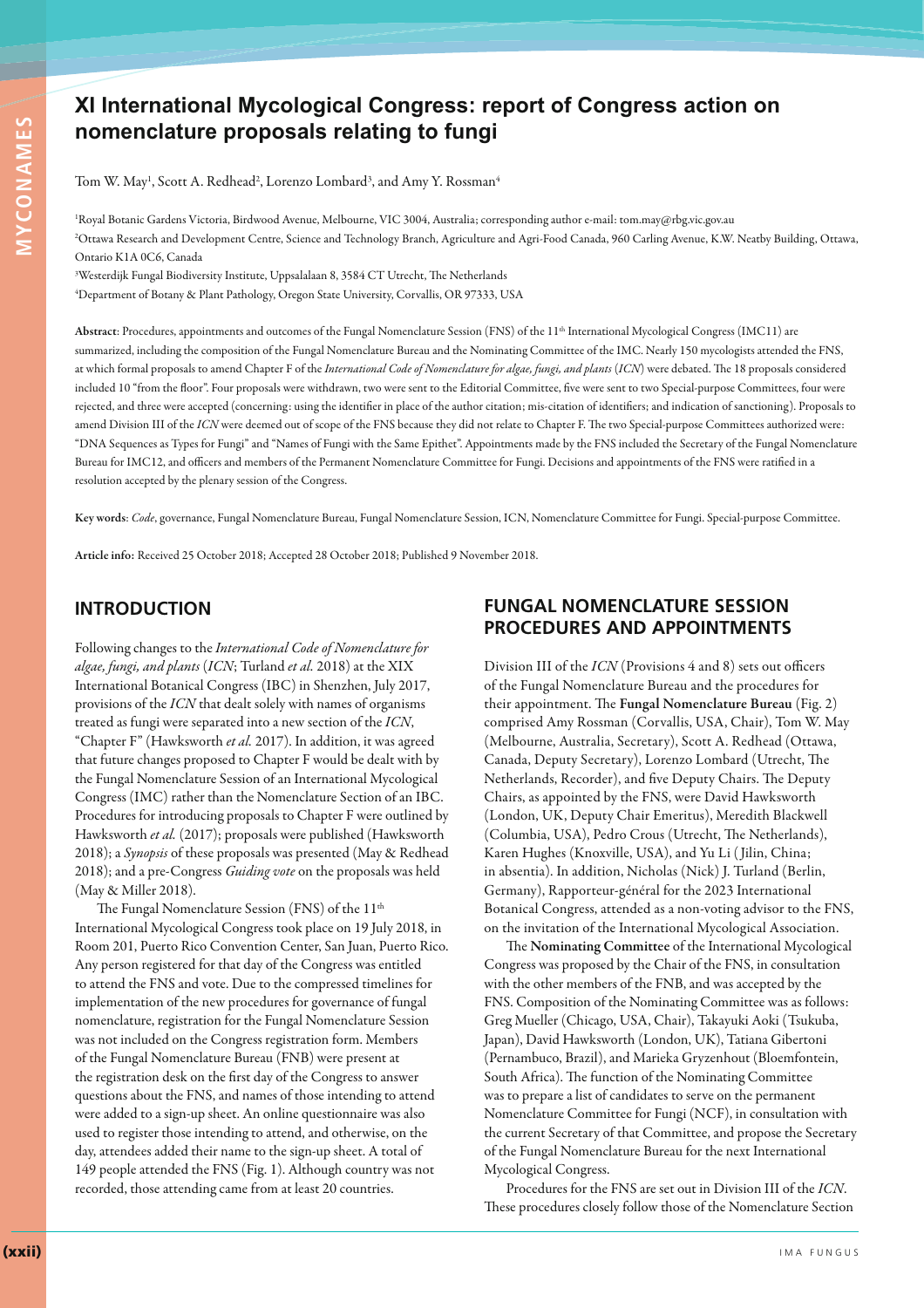

**Fig. 1.** Pedro Crous, Secretary-General, IMA, opening the Fungal Nomenclature Session, IMC11, Puerto Rico. Nicholas Turland (Rapporteur-général for 2023 International Botanical Congress) on far right, with raised hand. Photo: Wilhelm de Beer.

of an IBC, except that there are no institutional votes.

The FNS accepted the Shenzhen *ICN* as the basis for its deliberations. In the lead up to the FNS, proposed amendments to the *ICN* were based on a draft version of the Shenzhen *ICN*, but discussions in the FNS used the final version, which was published in hard copy on 26 June 2018 and made available as an electronic version (http://www.iapt-taxon.org/nomen/main.php) on 27 June 2018.

It has been traditional at Nomenclature Sections of IBCs to deal with proposals in the sequence in which articles and other material to be amended (or added) appear in the *ICN*, and to aggregate proposals relating to one issue or concept (that may concern material present in different places in the *ICN*). Due to the relatively small number of proposals, and in order to introduce the procedures, which would have been unfamiliar to many participants, proposals were dealt with in the following order, commencing with a relatively straightforward proposal: Prop. F-007 (on using the identifier in citation of names), Prop. F-005, F-006, F-012, F-013 and F-018 (all relating to 'DNA as type'), F-001 and F-002 (concerning Art. F.3 Note 2), F-003 and F-004 (on the citation of sanctioned names), F-014 (correctability of mis-cited identifiers), F-008, F-009 and F-015 (on the Guiding vote), F-016 and F-017 (introducing institutional votes), F-010 (establishing an Editorial Committee for Fungi), and F-011 (establishing a Special-purpose Committee on fungi named using the same epithet).

It is intended that proceedings of the FNS will be published in due course, based on transcripts of audio recordings of the Session, following the tradition of publishing the proceedings of Nomenclature Sections of IBCs, the most recent being that of the Melbourne IBC (Flann *et al.* 2014).

 Each person present at the FNS (except for the Rapporteurgénéral) had one vote. Members of the FNB were eligible to vote, but, in order not to overly influence the voting, did not necessarily choose to vote on all matters. Voting in the FNS was initially by show of hands, but when the required majority for voting was not clear, there was a "division" whereby those casting a "no" vote passed by the counters separately from those casting a "yes" vote.



**Fig. 2.** Members of the Fungal Nomenclature Bureau, IMC11 (*left to right*): Scott Redhead (Deputy Secretary), David Hawksworth (Deputy Chair Emeritus), Amy Rossman (Chair), Tom May (Secretary, holding Chapter F of the Shenzhen *ICN*), and Lorenzo Lombard (Recorder). Photo: Wilhelm de Beer.

The FNS accepted the candidates put forward by the Nominating Committee for the position of Secretary of the Fungal Nomenclature Bureau and the members of Nomenclature Committee for Fungi for the period 2018-2022 as follows:

**Secretary of the Fungal Nomenclature Bureau for the XII International Mycological Congress, Amsterdam, 2022**. — Tom W. May (Australia).

**Nomenclature Committee for Fungi**. — Scott A. Redhead (Canada, Chair), Tom W. May (Australia, Secretary), André Aptroot (The Netherlands), Z. Wilhelm de Beer (South Africa), Konstanze Bensch (The Netherlands/Germany), José Carmine Dianese (Brazil), Teresa Iturriaga (Venezuela/USA), Paul M. Kirk (UK), Roland Kirschner (Taiwan), James C. Lendemer (USA), Lorenzo Lombard (The Netherlands), Andrew M. Minnis (USA), Lorelei L. Norvell (USA), Luis A. Parra Sánchez (Spain), Shaun R. Pennycook (New Zealand), Andrea I. Romero (Argentina), Svengunnar Ryman (Sweden), Marco Thines (Germany), Dagmar Triebel (Germany), Zhuliang Yang (China), and Yi-Jian Yao (China).

#### **PROPOSALS FROM THE FLOOR**

New proposals ("Proposals from the floor"), which had not been included in the *Synopsis of proposals*, were accepted by the Secretaries up to the commencement of the FNS (8:00 h on Thursday 19 July 2018). This cut-off time was proposed to the FNS and accepted. Proposals from the floor (Table 1) were numbered continuing the sequence used in the *Synopsis of proposals*. Some proposals from the floor had appeared in publications prior to the FNS, while others were provided directly to the Secretaries.

## **ACTIONS ON PROPOSALS**

There were 18 proposals on nine matters. Actions of the FNS are summarized in Table 2. Four proposals were withdrawn, two were sent to the Editorial Committee (one automatically, as it concerned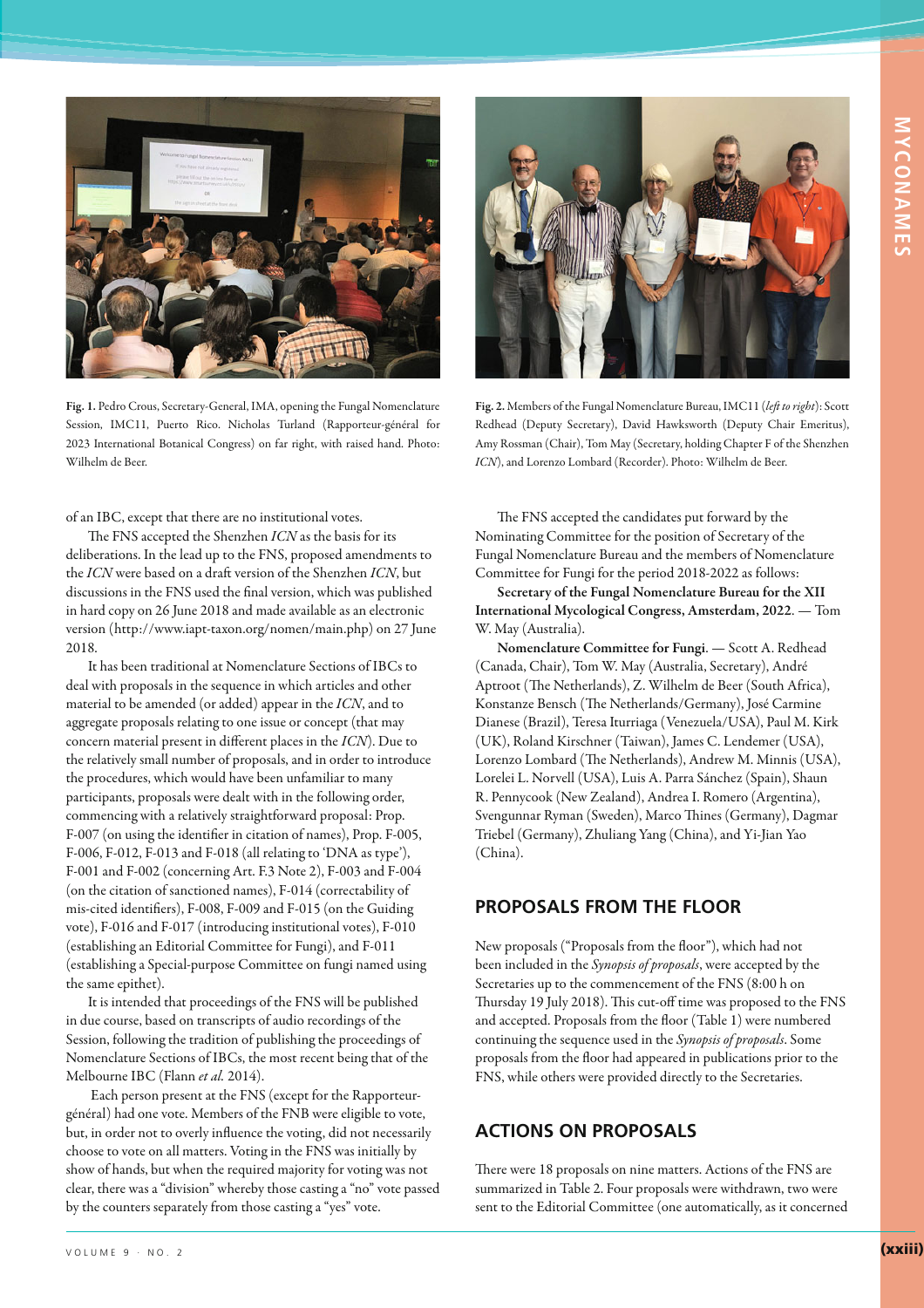Table 1. Proposals "from the floor" dealt with at the IMC11 Fungal Nomenclature Session.

| Proposal | Summary                                                                                                                                                                                                                                                                                                                                                                                                                                                                                                                                                                                                                                                                                           | Proposed by                                                                 |
|----------|---------------------------------------------------------------------------------------------------------------------------------------------------------------------------------------------------------------------------------------------------------------------------------------------------------------------------------------------------------------------------------------------------------------------------------------------------------------------------------------------------------------------------------------------------------------------------------------------------------------------------------------------------------------------------------------------------|-----------------------------------------------------------------------------|
| $F-008$  | Amend Div. III, Prov. 8.3 by adding: " $(f)$ Mycologists who have published at least one<br>nomenclatural novelty among organisms treated as fungi."                                                                                                                                                                                                                                                                                                                                                                                                                                                                                                                                              | T.W. May & A.N. Miller (2018, IMA<br><i>Fungus</i> 9: $(xv) - (xxi)$        |
| $F-009$  | Amend Div. III, Prov. 8.3 by removing "(b) Individual members of organizations affiliated with<br>the IMA" and rewording $(a)$ accordingly.                                                                                                                                                                                                                                                                                                                                                                                                                                                                                                                                                       | T.W. May & A.N. Miller (2018, <i>IMA</i><br><i>Fungus</i> 9: $(xv) - (xxi)$ |
| F-010    | Create an Editorial Committee for Fungi (mirroring the Editorial Committee, as set out in<br>Div. III, Prov. 7.11).                                                                                                                                                                                                                                                                                                                                                                                                                                                                                                                                                                               | T.W. May                                                                    |
| F-011    | Create a Special-purpose Committee on Fungi named using the same Epithet for Asexual<br>and Sexual States, to report to the Fungal Nomenclature Session of the next International<br>Mycological Congress.                                                                                                                                                                                                                                                                                                                                                                                                                                                                                        | T.W. May                                                                    |
| $F-012$  | In the event of proposals F-005 and F-006 being accepted, add <i>Note</i> to Chapter F of the <i>Code</i><br>under Art. F.4.2 specifying: (1) registration of sequence-based names as "nom. seq." (nomena<br>sequentia) and (2) that such names do not have priority over names based on physical types<br>(including cultures) or illustrations.                                                                                                                                                                                                                                                                                                                                                 | R. Lücking, P.M. Kirk & D.L. Hawksworth<br>(2018, IMA Fungus 9: 185–198)    |
| $F-013$  | In the event of proposals F-005 and F-006 not being accepted, add a new Note and an Example<br>to Chapter F of the Code under Art. F. 5.5, specifying that designations [i.e. names that are not<br>validly published] based on molecular sequence data are to be registered, but when released<br>after effective publication such designations are to have "nom. seq." (nomen sequentium)<br>appended.                                                                                                                                                                                                                                                                                          | Lücking, Kirk & Hawksworth (2018, IMA<br><i>Fungus</i> 9: 185–198)          |
| $F-014$  | Art F.5. Allow correctability of mis-cited identifiers, via additions to Art. F.5.1, new Art.<br>F.5.6, F.5.7 and F.5.8; and including addition of Art. F.5.9 that correctability extends to type<br>designations; and addition to Rec. F.5A.1 that authors " $(c)$ upon publication of a name, supply<br>an electronic version of the publication containing the name to the recognized repository that<br>issued the identifier associated with the name."                                                                                                                                                                                                                                      | T.W. May, L.L. Norvell, K. Bensch, L.<br>Lombard, D. Triebel & Z.W. de Beer |
| $F-015$  | Amend Div. III, Prov. 8.3 by removing clauses (a), (b) and (c) and adding "(f) Mycologists who<br>have published at least one nomenclatural novelty among organisms treated as fungi, in a peer-<br>reviewed and indexed journal (only the authors of the nomenclatural novelty, who may differ<br>from those of the publication)."                                                                                                                                                                                                                                                                                                                                                               | J.C. Zamora                                                                 |
| $F-016$  | Amend Div., III, Prov. 8.9 to specify (a) Personal votes, and add: (b) Institutional votes, and (c)<br>"Personal votes from nomenclature committees" including the Fungal Nomenclature Bureau<br>(FNB), the Nomenclature Committee for Fungi (NCF), the International Commission on<br>the Taxonomy of Fungi (ICTF), and mycologists on the General Committee (GC) and the<br>Editorial Committee (EC).                                                                                                                                                                                                                                                                                           | J.C. Zamora                                                                 |
| $F-017$  | In the event of proposal F-016 being accepted, amendments to Div. III, Prov. 3 to set out<br>procedures for allocating Institutional votes for the Fungal Nomenclature Session.                                                                                                                                                                                                                                                                                                                                                                                                                                                                                                                   | J.C. Zamora                                                                 |
| F-018    | Add a new Article in Chapter F concerning DNA sequences as types, incorporating proposals<br>F-005, F-006 and F-012, with addition that "A name of a new taxon based on DNA sequence<br>data as type": (1) "does not carry an author citation; instead, the unique registration identifier<br>may be cited as reference. When a name based on DNA sequence data is epitypified with<br>a physical type or illustration as defined in Art. $8.1-8.4$ , the authors of the epitypification<br>become the authors of the name." and $(2)$ "is not validly established unless the underlying raw<br>data  are deposited in a public repository and the unique identifier is cited in the protologue." | R. Lücking                                                                  |

only an Example), five were sent to the two Special-purpose Committees that were established, four were rejected, and three were accepted (two after amendment). Proposals related to the following three matters were successful: using the identifier in place of the author citation; mis-citation of identifiers; and indication of sanctioning (Table 2). Proposals on DNA sequences as type that were included in the Guiding vote (in which they received more than 75 % "No" votes) were reintroduced, but sent to a Special-purpose Committee, along with some other proposals on the same topic. For the two proposals concerning Art. F.3 Note 2, the first was sent to the Editorial Committee for clarification, and the second (to allow neotypification in place of lectotypification for sanctioned names) was rejected. Proposals on the Guiding vote, institutional votes, and an Editorial Committee for Fungi were deemed to concern governance (see below) and were either withdrawn or rejected. A proposal to establish a Special-purpose Committee on fungi named using the same epithet was accepted (see below).

## **PROPOSALS ON GOVERNANCE**

Some proposals concerned matter in Division III of the *ICN*, which is the section covering governance, rather than Chapter F itself. Even though governance of the *ICN* in respect of matter solely concerning names of fungi has been passed to the IMC, the wording of the new Provision in Division III is: "For proposals relating to the content of Chapter F, which brings together the provisions of this *Code* that deal solely with names of organisms treated as fungi (but excluding any other content), exactly the same procedures are to be followed …". The underlined phrase indicates that only Chapter F can be modified by action of the FNS at an IMC. This phrase was overlooked when the proposals to modify Division III were put forward. Division III, Provision 8.2 indicates that if there is doubt about "which proposals deal solely with names of ... fungi", a decision can be sought from the General Committee in consultation with the NCF, but there was not sufficient time to seek an opinion from these committees,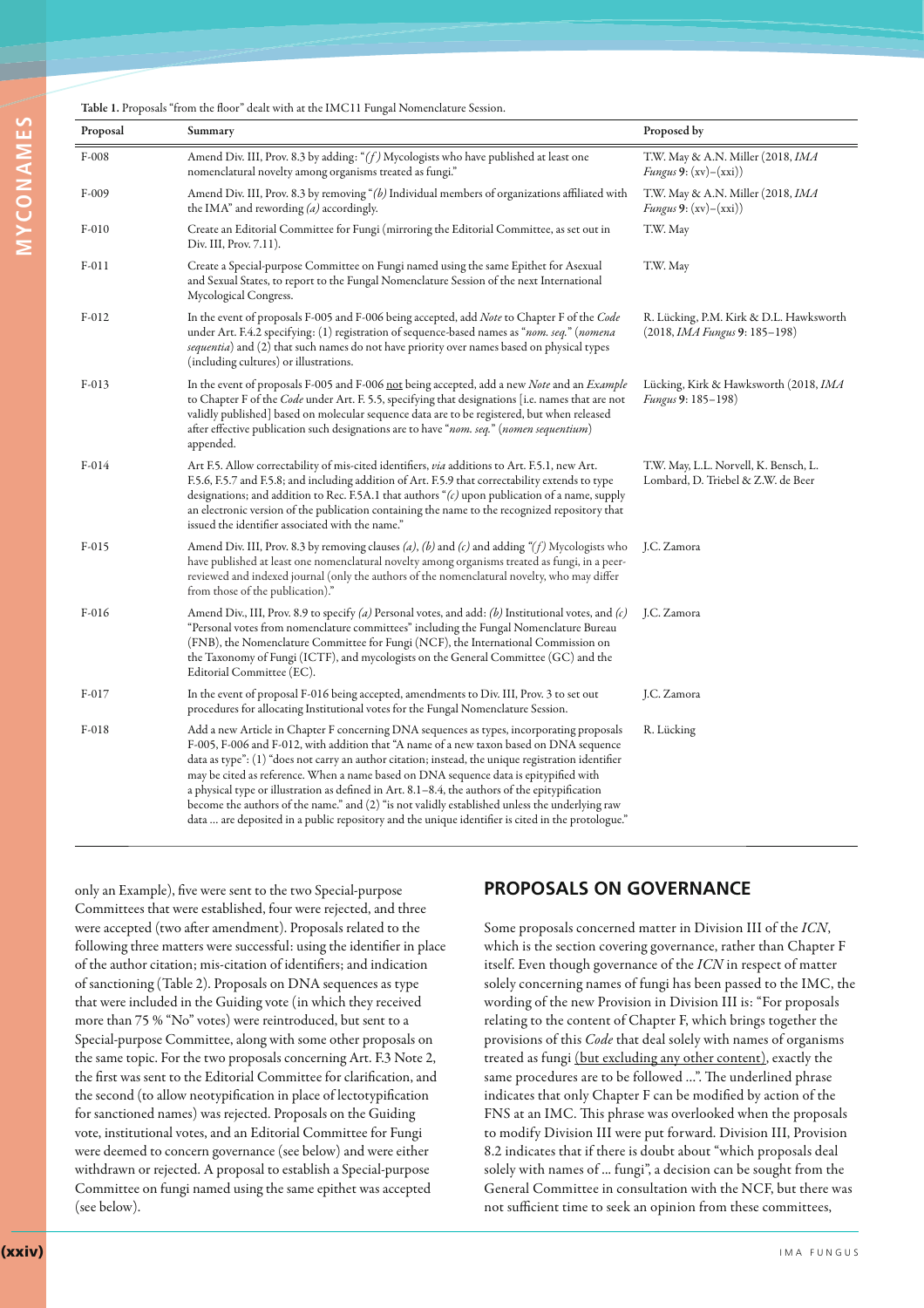#### **Box 1: Key outcomes of the IMC11 Fungal Nomenclature Session**

#### **ICN amended so that:**

- -Errors in citation of identifiers (issued prior to publication of a nomenclatural novelty) are correctible
- - Existing "validations" for nomenclatural novelties that were associated with mis-cited identifiers are to be treated as isonyms (as long as an identifier was issued prior to publication for the name as published, and the name is otherwise validly published)
- - A new identifier must be obtained when validating a designation (an "invalid name"), even when that designation is associated with an existing identifier
- - Authors are encouraged to deposit electronic versions (such as PDFs) of publications containing nomenclatural novelties and typifications with the repository that issued the relevant identifiers
- -Sanctioning indicated only by "nom. sanct." (the ":" option was deleted)
- -Author citation may be replaced by the name identifier — but authors are still to be cited for basionyms of new combinations

#### **Special-purpose Committees to report to IMC12 on:**

- -DNA sequences as Types for Fungi
- -Names of Fungi with the Same Epithet

#### **Editorial Committee**

-To clarify wording of Art. F.3 Note 2, on original material

#### **Chapter F of the ICN**

-New version to appear online and in *IMA Fungus* in early 2019

as some of the proposals from the floor were in the hands of the Secretaries only several days prior to the FNS. An opinion on whether or not the FNS may approve proposals to amend Division III will be sought from the General Committee prior to the next IMC, so that it is clear at that time if proposals to modify Division III can be dealt with at an IMC FNS, or otherwise must wait until the next IBC Nomenclature Section (which is the most likely interpretation).

There were five proposals concerning Division III: F-009 and F-015 on the Guiding vote; F-016 and F-017 introducing institutional votes; and F-010 establishing an Editorial Committee for Fungi, all introduced "from the floor". Of the five proposals, the proposers were present for two (F-008 and F-009), and these were withdrawn. The remaining three (F-015, F-016 and F-017) were voted on, and not approved. Nevertheless, it was considered useful to establish an "Editorial Committee for Fungi" (EdCF), which was proposed as an *ad hoc* committee, as allowed under Division III, Prov. 5.2.(e) and 8.1, and approved. The role of the EdCF will be to prepare a draft of changes to Chapter F arising from the San Juan FNS, as a recommendation for the Editorial Committee. The revised Chapter F will be published in *IMA Fungus*, and any revisions will also appear in the on-line Shenzhen *ICN*, with indication that they arose from IMC11. Composition of the **Editorial Committee for Fungi** (EdCF) was agreed as: Tom W. May (Melbourne, Australia, Secretary Fungal Nomenclature Bureau), Scott A. Redhead (Ottawa, Canada, Deputy Secretary Fungal Nomenclature Bureau), Konstanze Bensch (The Netherlands/Germany), David Hawksworth (London, UK, Deputy Chair Emeritus Fungal Nomenclature Bureau), James C. Lendemer (New York, USA), Lorenzo Lombard (Utrecht, The Netherlands, and Nicholas J. Turland (Berlin, Germany, Rapporteur-général, Chair Editorial Committee). Membership is as approved by the FNS with addition of Lombard and Lendemer, who were co-opted after the Congress.

## **SPECIAL-PURPOSE COMMITTEES**

Prior to the publication of the Shenzhen *ICN*, such as during the Shenzhen IBC Nomenclature Section itself, proposals to establish Special-purpose Committees (previously "Special Committees") were treated as proposals from the floor. However, Division III of the Shenzhen *ICN* (Prov. 8.5.(d)) contains expanded detail on procedures, and stipulates that one of the acceptable actions during the Fungal Nomenclature Section is to establish a Special-purpose Committee. Two Special-purpose Committees were proposed, and these were both authorized by the FNS; these will report to the IMC in 2022. Membership of the Special-purpose Committees will be appointed by the NCF in consultation with the General Committee (Div. III, Prov. 8.5.(d)), taking into account people present at the FNS who expressed interest in serving and any others who may be appropriate. The two Special-purpose Committees are:

- - Special-purpose Committee on DNA Sequences as Types for Fungi
- - Special-purpose Committee on Names of Fungi with the Same Epithet

There is already a Special-purpose Committee on DNA as Types, established at the Shenzhen IBC, to report to the 2023 IBC, dealing with all organisms covered by the *ICN* (algae, fungi, and plants). Close liaison between these two Committees with overlapping mandates will be necessary. In addition, the Shenzhen IBC established a "Special-purpose Committee on Pleomorphic Fungi (Art. 59)" (Turland *et al.* 2017). The scope of this Committee is identical to the Special-purpose Committee established at IMC11 to deal with "Names of Fungi with the Same Epithet"; specifically, cases where these names apply to different morphs (asexual/anamorph and sexual/teleomorph) of the same fungus (holomorph). It is more appropriate, now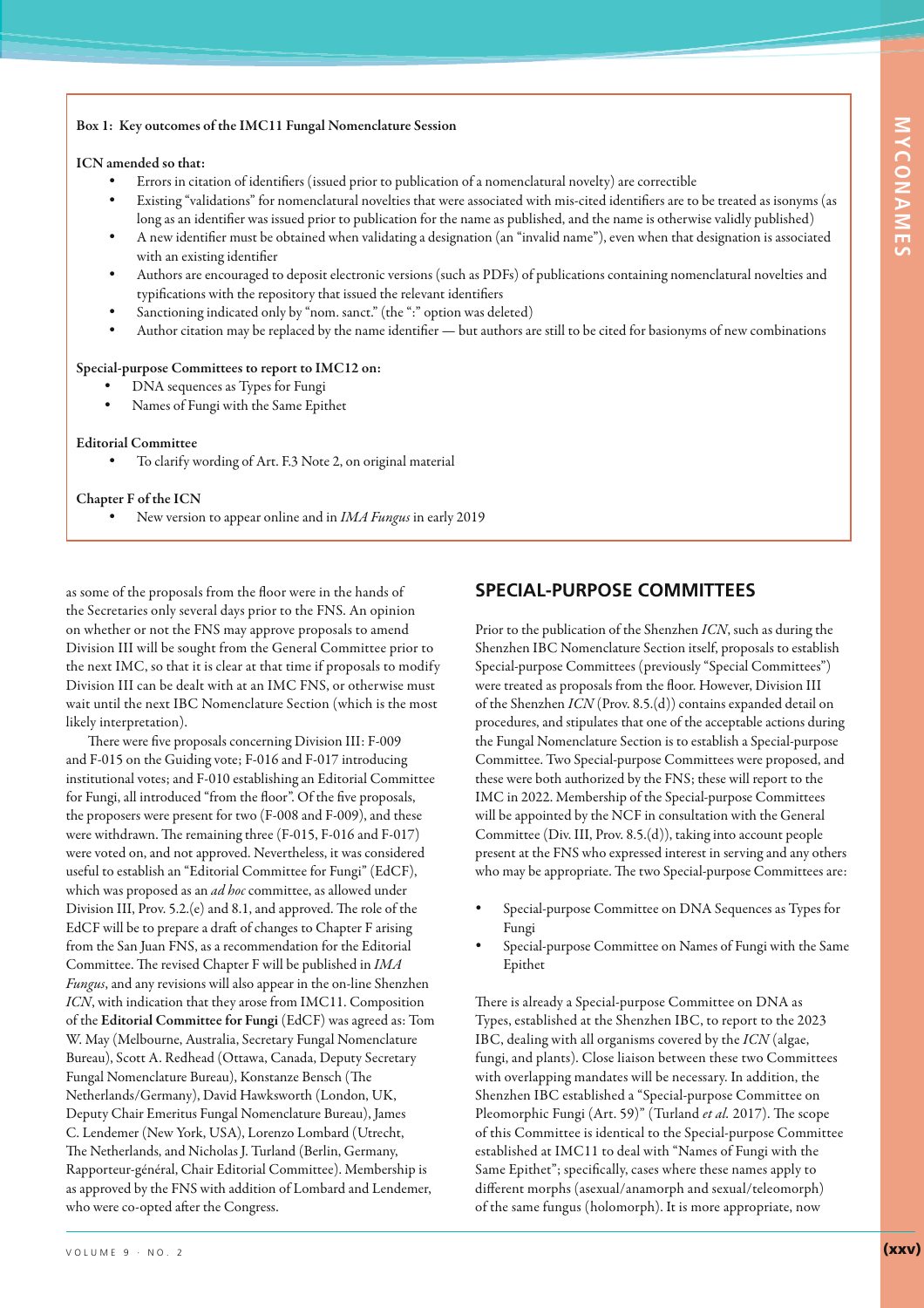|                            | <i>Abbreviations:</i> ed.c. = referred to the Editorial Committee; rej.g.v. = rejected<br>on Guiding vote; sp-p.c. = referred to a Special-purpose Committee |                                                                             |  |  |
|----------------------------|--------------------------------------------------------------------------------------------------------------------------------------------------------------|-----------------------------------------------------------------------------|--|--|
| Proposal % "No"            | (Guiding vote)                                                                                                                                               | Congress action                                                             |  |  |
| $\mathcal O$ Redhead 2018) |                                                                                                                                                              | Proposals submitted by 1 March 2018, included in Synopsis of proposals (May |  |  |
| $F-001$                    | 37.2                                                                                                                                                         | ed.c                                                                        |  |  |
| $F-002$                    | 44.8                                                                                                                                                         | rejected                                                                    |  |  |
| $F-003$                    | 33.0                                                                                                                                                         | accepted                                                                    |  |  |
| $F-004$                    | 32.5                                                                                                                                                         | ed.c                                                                        |  |  |
| $F-005$                    | 88.8                                                                                                                                                         | rej.g.v., reintroduced, sp-p.c                                              |  |  |
| $F-006$                    | 86.1                                                                                                                                                         | rej.g.v., reintroduced, sp-p.c                                              |  |  |
| F-007                      | 66.8                                                                                                                                                         | accepted after amendment <sup>1</sup>                                       |  |  |

**Table 2.**  Actions on nomenclature proposals considered by the Fungal

*Proposals "from the floor" (see Table 1)*

Nomenclature Session of IMC11.

| $F-008$ | n/a | withdrawn                                                                   |
|---------|-----|-----------------------------------------------------------------------------|
| $F-009$ | n/a | withdrawn                                                                   |
| $F-010$ | n/a | withdrawn                                                                   |
| $F-011$ | n/a | sp-p.c (as suggested)                                                       |
| $F-012$ | n/a | sp-p.c                                                                      |
| $F-013$ | n/a | sp-p.c                                                                      |
| $F-014$ | n/a | accepted after amendment and withdrawal of<br>certain portions <sup>2</sup> |
| $F-015$ | n/a | rejected                                                                    |
| $F-016$ | n/a | rejected                                                                    |
| $F-017$ | n/a | rejected                                                                    |
| F-018   | n/a | withdrawn                                                                   |

1 Proposal F-007 was amended so that the first sentence became an Article, and the second sentence a Recommendation, with addition of words "already published" before name of organisms, and "subsequent to the protologue" after "may be used".

2 In proposal F-014, proposed additions of Art. F.5.9 and to Rec. F.5A in the original proposal were accepted, but the proposal was otherwise amended by: (a) deleting proposed additional wording under Art. F.5.1., and proposed new Art. F.5.6 and F5.7; (b) withdrawing proposed new Art. F.5.8; and (c) adding the following wording: F-014(1) "Art. F.5.1 bis. When the identifier issued for a name by a recognized repository is cited incorrectly in the protologue, that name may nevertheless be validly published, provide that the identifier for the name was issued prior to valid publication. The identifier cited in the protologue is treated as a correctable error" and F-014(2) "Art. F.5.1 ter. An identifier remains associated with the name or designation for which it was issued. In order for a designation to become validly published, a separate identifier must be obtained."

that Chapter F contains material relating only to fungi, that a Special-purpose Committee dealing with the same epithet issue reports to the FNS of the next IMC, rather than the next IBC Nomenclature Section. Karen Wilson (Secretary, General Committee) has advised that replacing the Special-purpose Committee set up at the XIX IBC by the Special-purpose Committee on Names of Fungi with the Same Epithet (reporting to the next IMC) is a sensible action, which can be formally ratified when the composition of the two Special-purpose Committees is discussed with the General Committee.

## **RESOLUTION AND THE NEW WORDING OF ICN CHAPTER F**

As its final item of business, the FNS accepted a motion from the Secretary that the President and the Secretaries be instructed to present to the President of the International Mycological Association (IMA) a resolution on behalf of the Session to the effect that the decisions and appointments of the FNS be approved. At the closing ceremony (plenary session) to the Congress, which began at 17:00 h local time on 21 July 2018, the following resolution was accepted:

"*The XI International Mycological Congress resolved that the decisions of its Fungal Nomenclature Session with respect to the International Code of Nomenclature for algae, fungi, and plants, as well as the appointment of the Secretary of the Fungal Nomenclature Bureau, and officers and members of the Permanent Nomenclature Committee for Fungi, made by that Session during its meeting, 19 July 2018, be accepted*."

The wording of Chapter F of the Shenzhen *ICN* will be amended in accordance with this resolution, by the EdCF, as a recommendation to the full Editorial Committee of the ICN. It is expected that the new version of Chapter F will be ready in early 2019, for publication in *IMA Fungus*. The on-line version of the *ICN* will also be amended accordingly, with an indication that the changes arose from IMC11.

Amendments to the *ICN* became effective **immediately** upon acceptance of this resolution; they are not dependent upon publication of the present report nor upon publication of the revised version of Chapter F of the Shenzhen *ICN*. New and amended rules are retroactive to the starting-point for fungi, 1 May 1753 (Art. F.1 and  $13.1(f)$ ), unless expressly limited. The only decision made in San Juan that involved a date limitation was in relation to correctability of identifiers for typifications, because mandatory citation of identifiers for typifications comes into force on 1 January 2019.

## **RECOMMENDATIONS FOR FUTURE FUNGAL NOMENCLATURE SESSIONS**

On the whole, given the short lead time from the Shenzhen IBC (which approved the concept of a FNS) and the San Juan IMC, the inaugural FNS operated relatively smoothly. There is scope prior to the next IMC to provide a timetable and explanatory material (e.g. in relation to the publication of proposals and the Guiding vote) well-ahead of the Congress. For the next FNS, it is recommended that: (1) the FNS is a separate session within the Congress programme, not overlapping with symposia or field excursions of the Congress; (2) there is an option to register for the FNS in the Congress registration form, so that it is clear ahead of time how many people will be attending; and (3) proposals from the floor are only allowed up to the commencement of the FNS, except where they relate to ones that have already been accepted during the Session, and deal with technical aspects of such proposals (rather than intent), so as to avoid any unintended consequences of a particular wording that had been accepted.